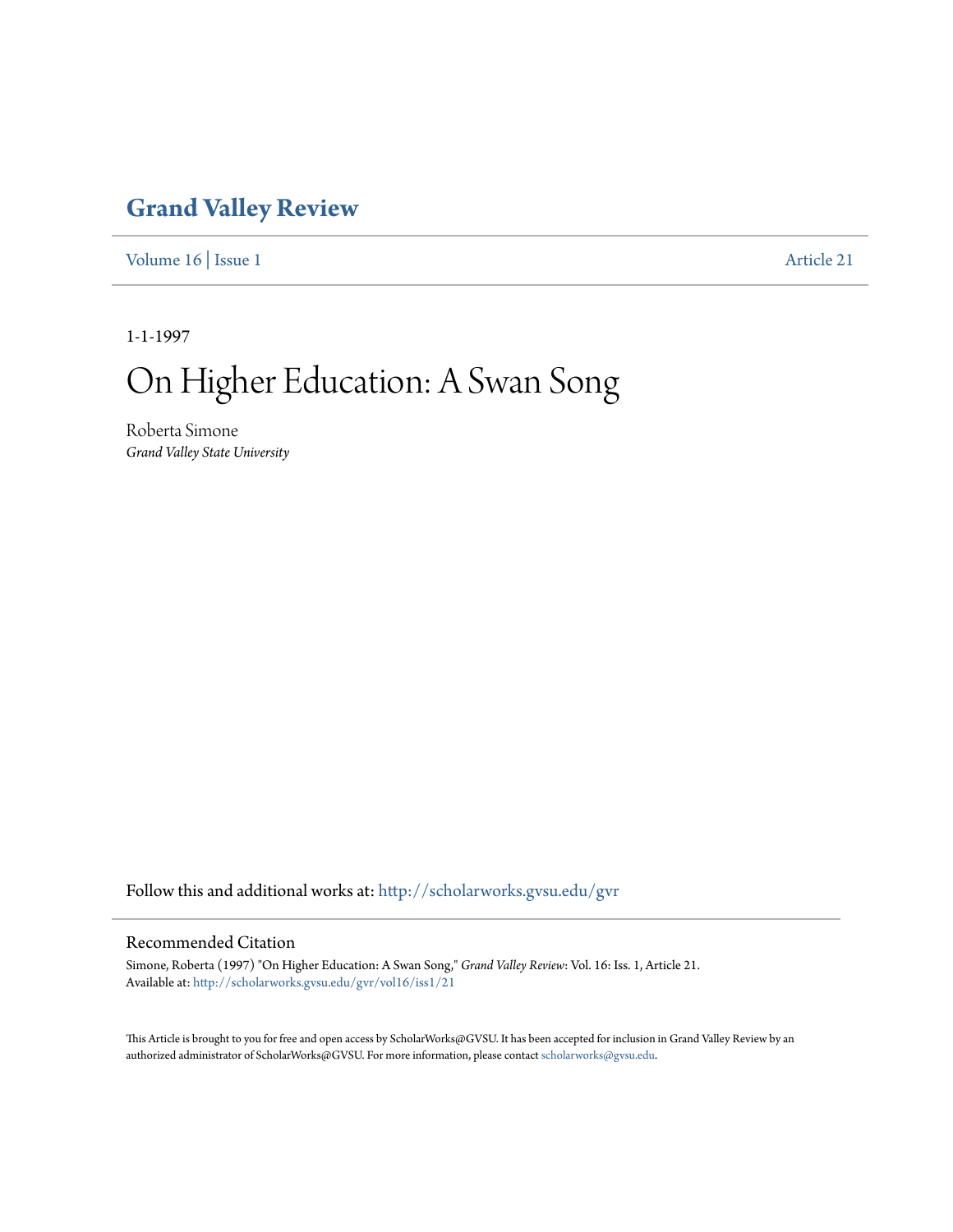### **ON HIGHER EDUCATION: A SWAN SONG**

#### *Roberta Simone*

I grew up in Cicero, an industrial town on the west side of Chicago, a town of immigrants who had been drawn from Eastern and Southern Europe to work in its steel mills. Many of their children, when grown, worked in the same factories, but some took advantage of the excellent clerical and technical programs provided by the high school to become secretaries, auto mechanics, printers, and so on. A few decided to go to college. College was possible for me because some high-minded citizens had, in the twenties, instituted a junior college in a wing of the third and fourth floors of the high school. Tuition for all local citizens was free, so, by living at home, working at outside jobs only summers and holidays (rather than part-time during the school year), and, with some scrimping, almost any high school graduate could attend. But not every student was successful there. Morton Junior College had high standards, modeled after those of the University of Illinois, to which it hoped to send its graduates with an Associate in Arts degree.

Although I was starting my fifth year in that building, on the very first day of my entry, I felt different, suddenly like a grown-up. I was called Miss Simone for the first time in my life; I had a Dean of Women, not a Dean of Girls; I was not confined to the building unless I had a nurse's pass. Equally significant, college was much more challenging than high school had been-so much to learn, so much assigned each day, such difficult material, so many requirements: e.g., science, rhetoric, history, fine arts. At first, I thought that I wasn't up to it, that I should go back to my summer office job at the Sears headquarters in Chicago. I stayed, because, despite feeling overwhelmed, I was also overjoyed. I considered it a great privilege to be able to go to college, and I found that the worlds that were being opened to me were worth what seemed to be hardships. I was not lured to college by the prospect of making more money; in fact, many of my peers thought I was foolish for giving up four years of earnings, when all kinds of jobs were plentiful in that post-war boom year, 1952. Of course, as a working class kid, I also had to think about earning a living, but 1 was willing to sacrifice money to have more than just a job, to have a profession that I enjoyed---I didn't know yet what it would be.

Our teachers had master's degrees in their fields, and most of them also had to teach some high school classes, because our college was quite small; but I suspect that I was in as much awe of them as any Harvard students were of their professors-because they were college teachers. They knew so much; they were giving me a chance to be an educated person. Though I respected all of my teachers, one of them stands out the most, as I write this. Miss Grace Walker was Head of the English Department as well as Dean of Women. She looked like George Washington: from her white hair and eagle nose, blue jacket and floppy colored scarf, right down (with the substitution of skirt for pantaloons) to velvety pumps with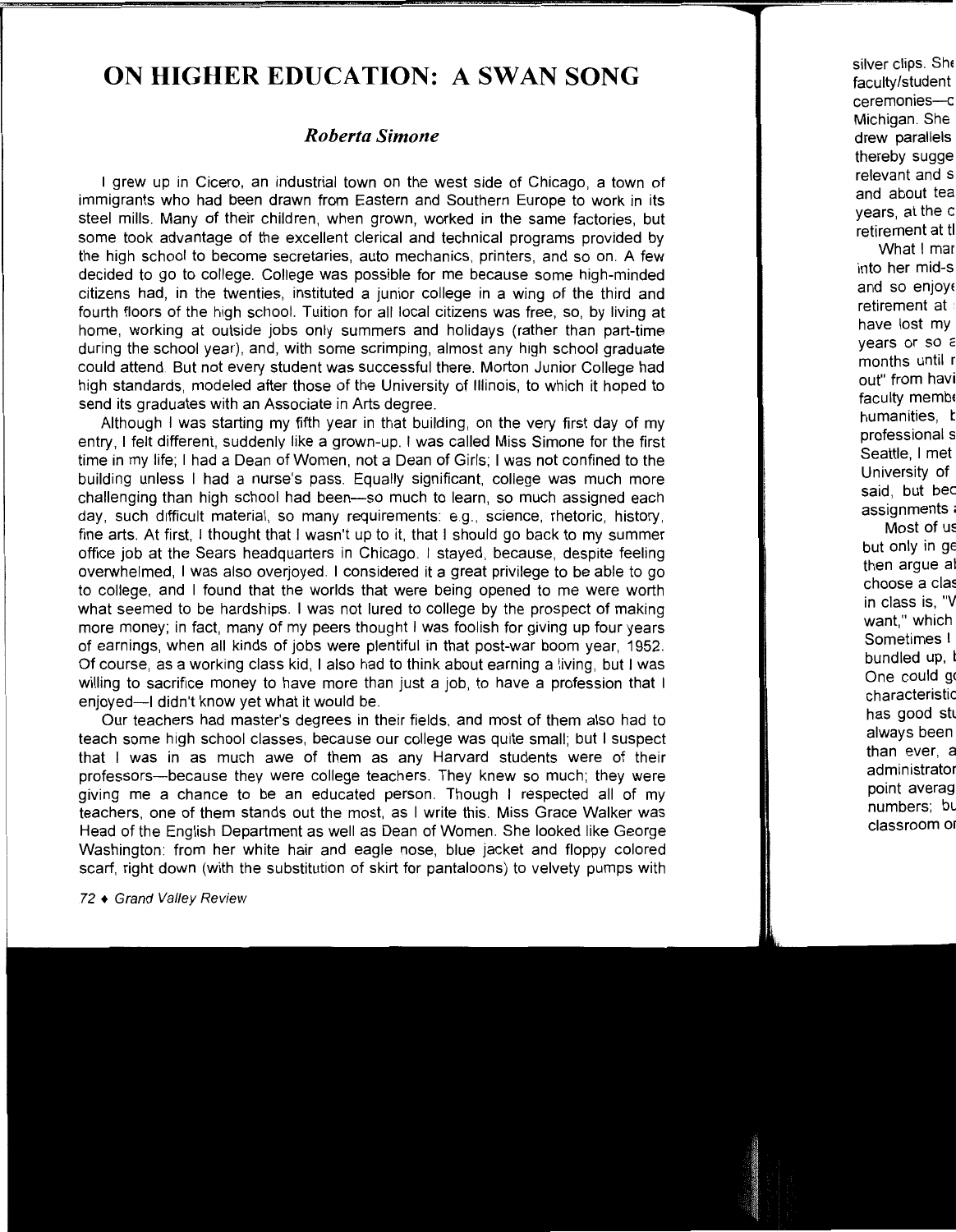silver clips. She was equally august. So imagine our delight when she read to us-at faculty/student occasions, like mother/daughter banquets and honors awards ceremonies-chapters from her humorous book about growing up in a small town in Michigan. She was a great story teller and, in her survey of English literature classes, drew parallels from Chaucer, Shakespeare, Keats, and Browning to her own life, thereby suggesting that we could do the same someday, that nothing was quite so relevant and sustaining as great literature was. She was passionate about literature and about teaching, although she had been teaching at Morton for probably forty years, at the college for thirty. She was sixty-five and would have to take mandatory retirement at the end of the year.

What I marvel about her now is that she could continue to have such enthusiasm into her mid-sixties. Not very long ago, I felt so privileged to be a college professor and so enjoyed the profession that I thought I would stay indefinitely---mandatory retirement at sixty-five is no longer the law. Instead I am taking early retirement. I have lost my enthusiasm. Others who have been at Grand Valley for twenty-five years or so also seem to have lost it. They tell me about counting the years or months until retirement or the weeks or days until summer break. Are we "burned out" from having been here too long? Maybe, but I hear the same things from some faculty members in their forties and even thirties. I hear it not only from people in the humanities, but also from some in science and technology and even in the professional schools. I hear it not only from Grand Valley professors. Last summer in Seattle, I met a man who had given up a tenured position in Computer Science at the University of Michigan to take a job at Microsoft. Not for the increased salary, he said, but because he was tired of dealing with students who would not do the assignments and then argued about their grades. He was in his late thirties.

Most of us complain about our students: that they are not interested in learning, but only in getting certified for some job; that they put little effort into their work and then argue about grades; that they sleep in class or are absent too often; that they choose a class only on the basis of when it is offered; that the only question they ask in class is, "Will this be on the exam?" After class, they say, "I don't know what you want," which could be translated into, "tell me what to think; tell me what to say." Sometimes I have felt more like a jailer than a teacher: eyes on the clock, bookbags bundled up, bodies are poised on the edges of chairs as if prepared for a footrace. One could go on and on. Of course, we always end up by pointing out that these characteristics are not true of all of our students. And indeed that is so. Grand Valley has good students, very good students, some excellent students. And there have always been students such as we complain about. But today there are more of them than ever, a depressing number of them. This, despite what we hear from our administrators: that our freshman classes are better than ever, with higher grade point averages and SAT scores. Our administrators are proud of and trust in the numbers; but, of course, they do not have to look at glazed-over eyes in the classroom or read shallow and carelessly written papers.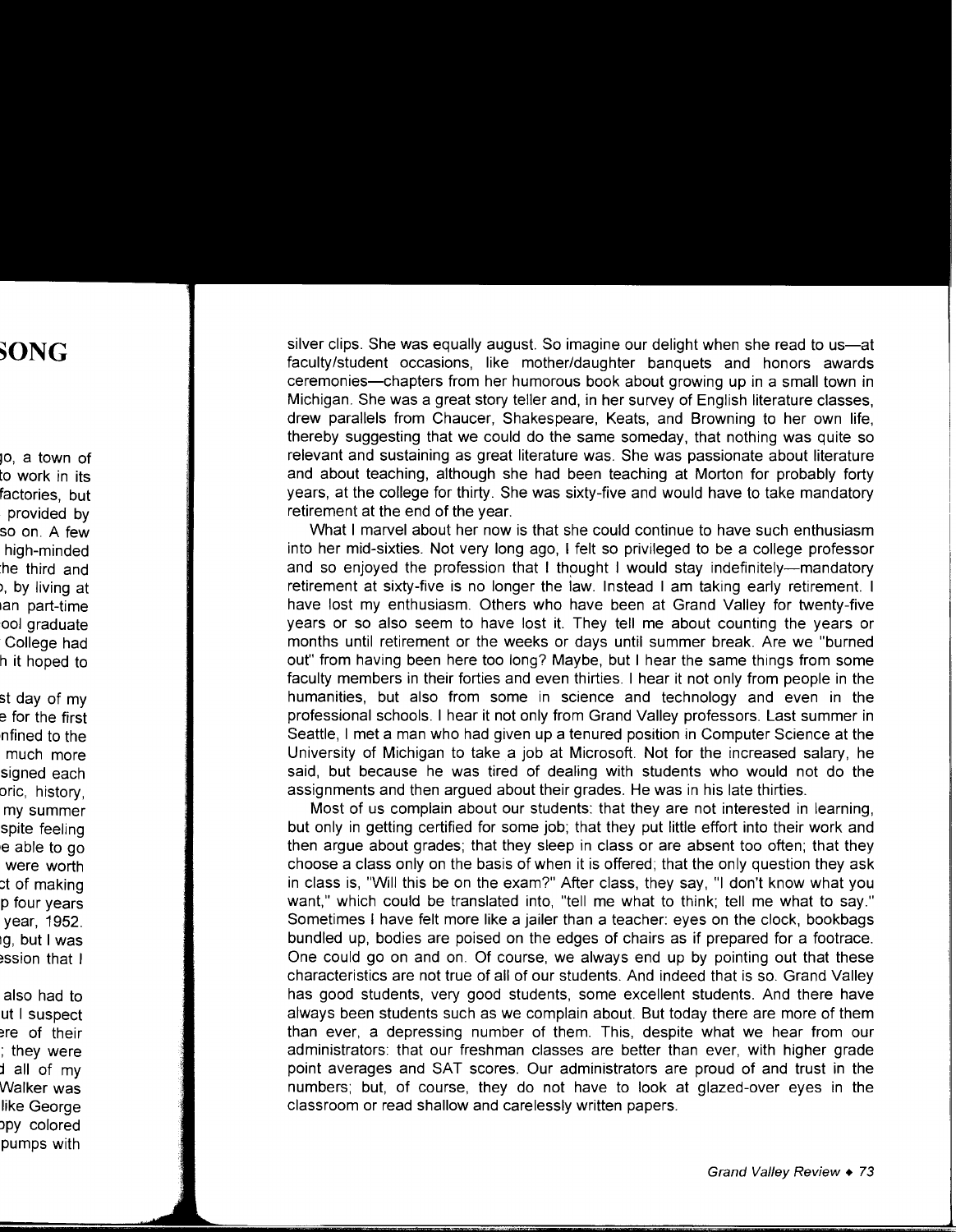How do we account for the disparity between higher numbers and lower quality? High school grade inflation is an obvious answer; attitude is another. Some say that many of these students are from the working class, the first in their families to go to college, and that, therefore, they don't know how to "be" in college. But I and many of my friends and colleagues were in that position once, and we quickly adjusted. More significant, I think, is that, for us, going to college was a privilege; now it seems to be an obligation. Many of the students in my current general education class state baldly that they are in college only because, without a college degree (and some even include a master's degree), they won't be able to get a good paying job; they would have to flip burgers at Mac Donald's for the rest of their lives--the only alternative they see. Students are customers who have been "sold" on the advantages of college. It's an investment: pay now, reap great financial rewards later. They have been bombarded with "ads," touting not the personal or social advantages of college, but the financial ones. Different colleges have competed for their business on pop music stations. A college degree has become a commodity to buy. Students pay their tuition and expect a degree, not an education; a certificate for a job, not an opportunity to learn. They "buy" credits and expect a good grade. Any class they have to "buy" that is not directly relevant to the job they plan to have is considered a waste of money and of time. These students will be very angry when they find that they were deceived by the advertisements, because a college degree will not buy them the job they want. A few teachers may tell them so, but they don't seem to hear that as well as they do the commercials.

If not outright angry, many students are resentful. Working twenty or more hours a week at outside jobs, they have little energy to go along with the lack of desire to learn. Given a choice of missing class or missing work, they pick the former: they need the money now. They do not want to read; they do not want to write; they do not want to discuss issues. They would be happy to be told what is going to be on exams and to memorize that. They see teachers not as mentors to respect but objects to manipulate, assignments as hurdles to get around, not over. Plagiarism, for example, is their right to get through a system that they don't like and feel they have been forced into: the student newspaper has even assisted them by advertising all kinds of papers that they can buy, and now getting one is even easier through the Internet. College is not a new and exciting world for them, as it was for me. Maybe it isn't even challenging: some of my students have told me that the first two years of college are just an extension of high school, a waste of time. They want to get on to their training for a job. I affirm the value of general education, but a soaked paper towel does not absorb more water. Perhaps if these students could wring out their present desires in a technical school, they would be receptive to general learning later on.

Universities contribute to this unhappy system by continuing to want to grow instead of urging the growth of two-year technical programs, which many of these discontented students, as well as society as a whole, would find more useful. I am a firm believer in equal opportunity to study in a college-as well as a grateful recipient of that opportunity-but I have seen the value of a college degree diminish because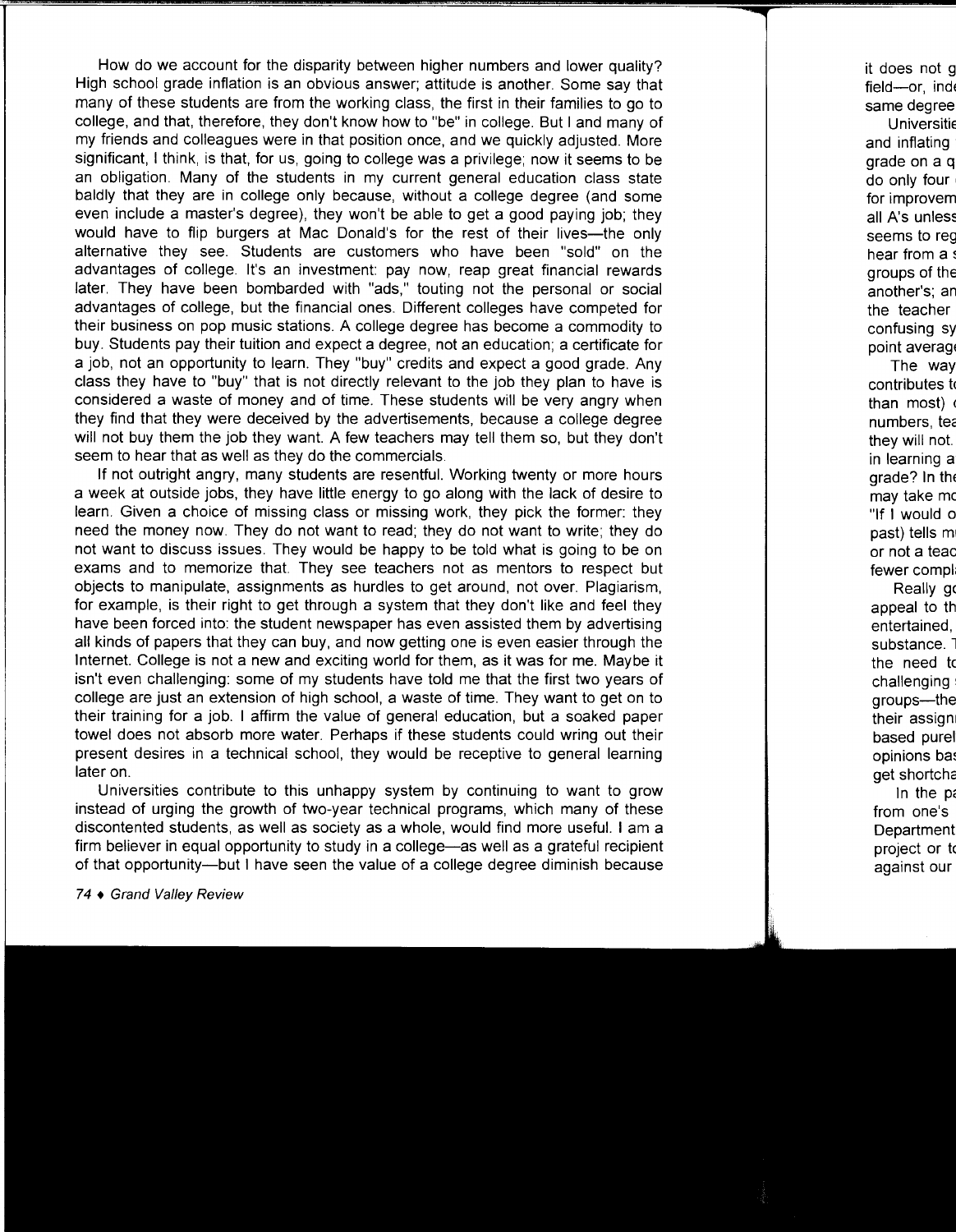it does not guarantee that one who holds it is either educated or competent in a field-or, indeed, even literate. A student who is educated and competent has the same degree as one who is not.

Universities also contribute to this unhappy system by reducing their standards and inflating their grades. Who knows what an A means anymore? Some teachers grade on a quantitative basis: e.g., if you do these five things, you'll get an A; if you do only four of them, you'll get a B, etc.,—without regard for quality. Some give A's for improvement and as encouragement. Some don't believe in grading at all, so give all A's unless a student has been absent a lot—in which case he gets a B. Nobody seems to regard the C as average anymore. "Why did I get such a terrible grade?" I hear from a student who's gotten a C+ on a paper. Individual professors, even small groups of them, find it difficult to maintain standards when one's A is not the same as another's; and students surmise that, if they don't get an A, something is wrong with the teacher or they are not personally liked. Who can blame them in such a confusing system? And who can blame an employer for distrusting a high gradepoint average?

The way in which faculty members are evaluated by their students also contributes to grade inflation and the lowering of standards. If most (sometimes more than most) of the students are not pleased, as may be indicated on a sheet of numbers, teachers will not get contract renewal or tenure-or, at least, they fear that they will not. What does one do to please both students who are genuinely interested in learning and those who resist learning and care only about little effort and a good grade? In the quantitative evaluation system, one vote counts as much as another. It may take more time to read sentence statements than to scan a list of numbers, but, "If I would of been for wemon lib, I proberly would of got a A," (verbatim from the past) tells much more than does a check in the "very dissatisfied" box about whether or not a teacher grades fairly. Of course, if one gives many high grades, there will be fewer complaints. And in any well run business, the customers must be satisfied.

Really good students will inevitably learn on their own, whether their teachers appeal to them or not, but students who would rather not be in class need to be entertained, pampered, put up with, while good students wait for something of substance. The extra explaining, the watered-down reading and writing assignments, the need to tell them why learning is important—these activities work against challenging students who already know that learning is important. In small discussion groups-the current fad in "delivering education"--the students who have prepared their assignment end up telling the other students what it was all about. Opinions based purely on experience (and often lack of it) apparently count for as much as opinions based on facts or on what one was supposed to have read. Good students get shortchanged in this system, and teachers get tired and frustrated.

In the past one was at least able to get intellectual and emotional sustenance from one's colleagues. Not so long ago we had a real community in the English Department. We ate lunch together, gathered to hear someone talk about a scholarly project or to talk together about one of Shakespeare's plays, even played softball against our students. There's a very different atmosphere now. People are too busy,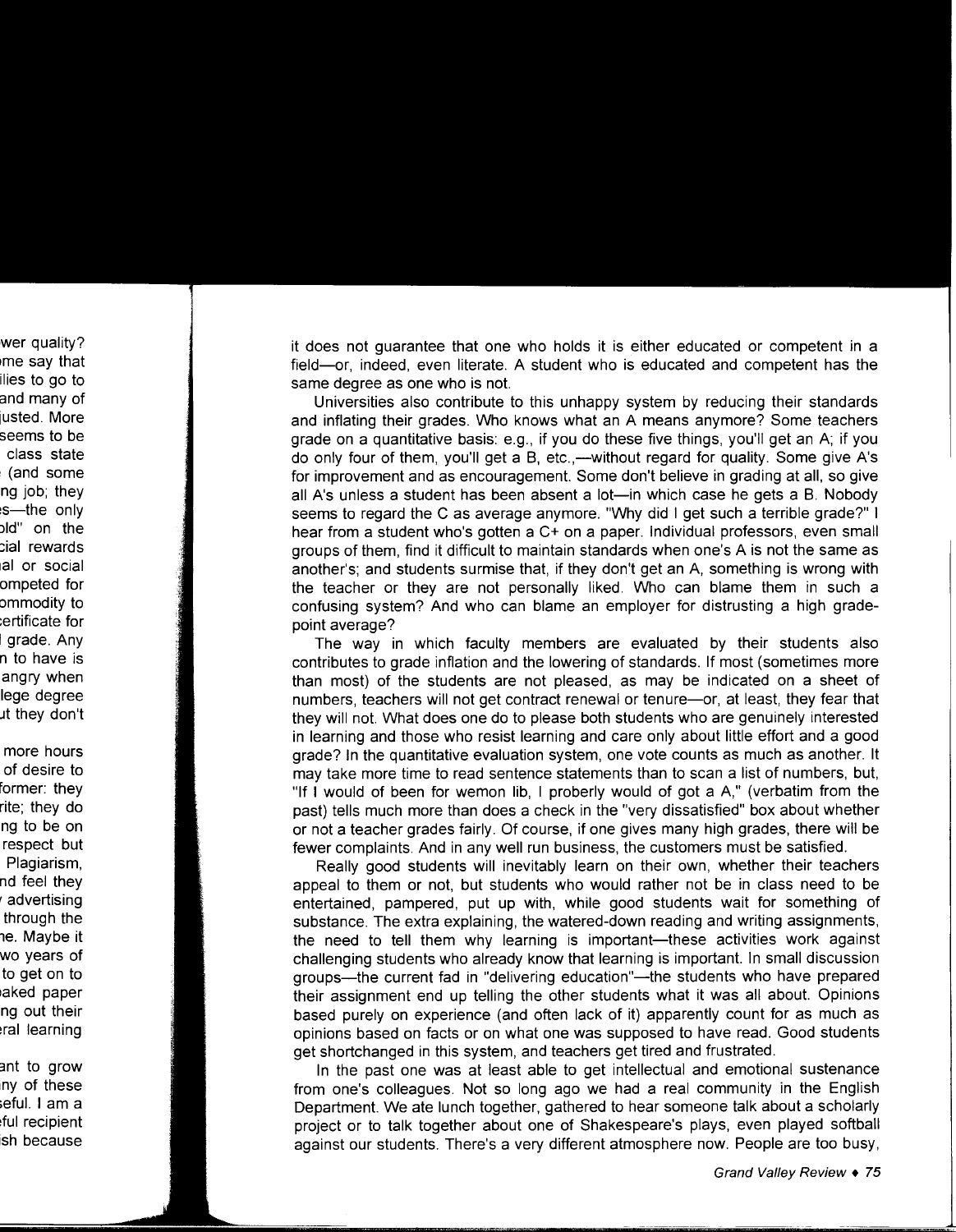they say, largely with committee and paper work. But I cannot remember a time when there was not committee and paper work. I think that there are two new villains. One is the competitive job market, because of an oversupply of Ph.D.'s, degrees which have also diminished in value: note the increasing demand for postdoc experience and research before one can get a teaching position. The other villain is the increased emphasis on narrow specialization.

Not just research but hard evidence of research in the form of publications and conference papers-and a considerable amount of it-is necessary not only to get a teaching position but to keep it. These activities isolate one from one's immediate colleagues. One talks to and writes for "colleagues" scattered across the country, for those are the ones who share the interest or even know much about the topic. The state provides funds for faculty members to travel around the country and even across the ocean to deliver papers, but campus colleagues don't get to hear those papers; perhaps they wouldn't cross campus to hear them anyway if they weren't in their field of interest. I wonder how many of our faculty now eat lunch in their offices while communicating with electronic colleagues through the Internet rather than across a table with their immediate colleagues.

Granted there are many more things to learn today than there were thirty years ago, and in literature there are more writers to read, including those who used to be discounted-like women, ethnic minorities, and post-colonials. But what has happened to interest in literature in general? Only five members of the English Department came last year to a Grand Valley sponsored lecture by a world famous Shakespeare scholar and critic, only six to hear a contemporary poet; and the English Department Lecture Series was abandoned because of poor attendance. Or to interest in the arts and humanities in general? The Arts and Humanities Lecture Series was also abandoned. Or to interest in knowledge in general? Communicating to campus colleagues via the Grand Valley Review or in all-campus lectures is considered "not to count" as evidence of professional achievement, because "specialists" have not "refereed" it. And as we evaluate our new department colleagues year after year (an exercise something like a gladiatorial contest, where a candidate waits in the wings for his turn to salute Caesar), we rely on those referees for our judgments of professional achievement, because we don't care or dare to read what our colleagues have written and have not been able to hear what they've delivered orally.

Some of my students complain about general education requirements: "Why do I have to take geology when I want to be an English Teacher?" "What good to me is reading Shakespeare when I'm majoring in Criminal Justice?" I give the standard answers, but, all the while, hypocrisy is looming over my head.

Maybe all of this is sounding like nostalgia for a golden age that never was. Well, there may not have been a golden age, but there was another time and a different system. I think of Miss Walker's joy in her profession into her sixty-fifth year, and I think of our own Harry Jellema, a distinguished professor at Calvin College, who, at age sixty-five in 1963, came to Grand Valley, not only to help institute a state college